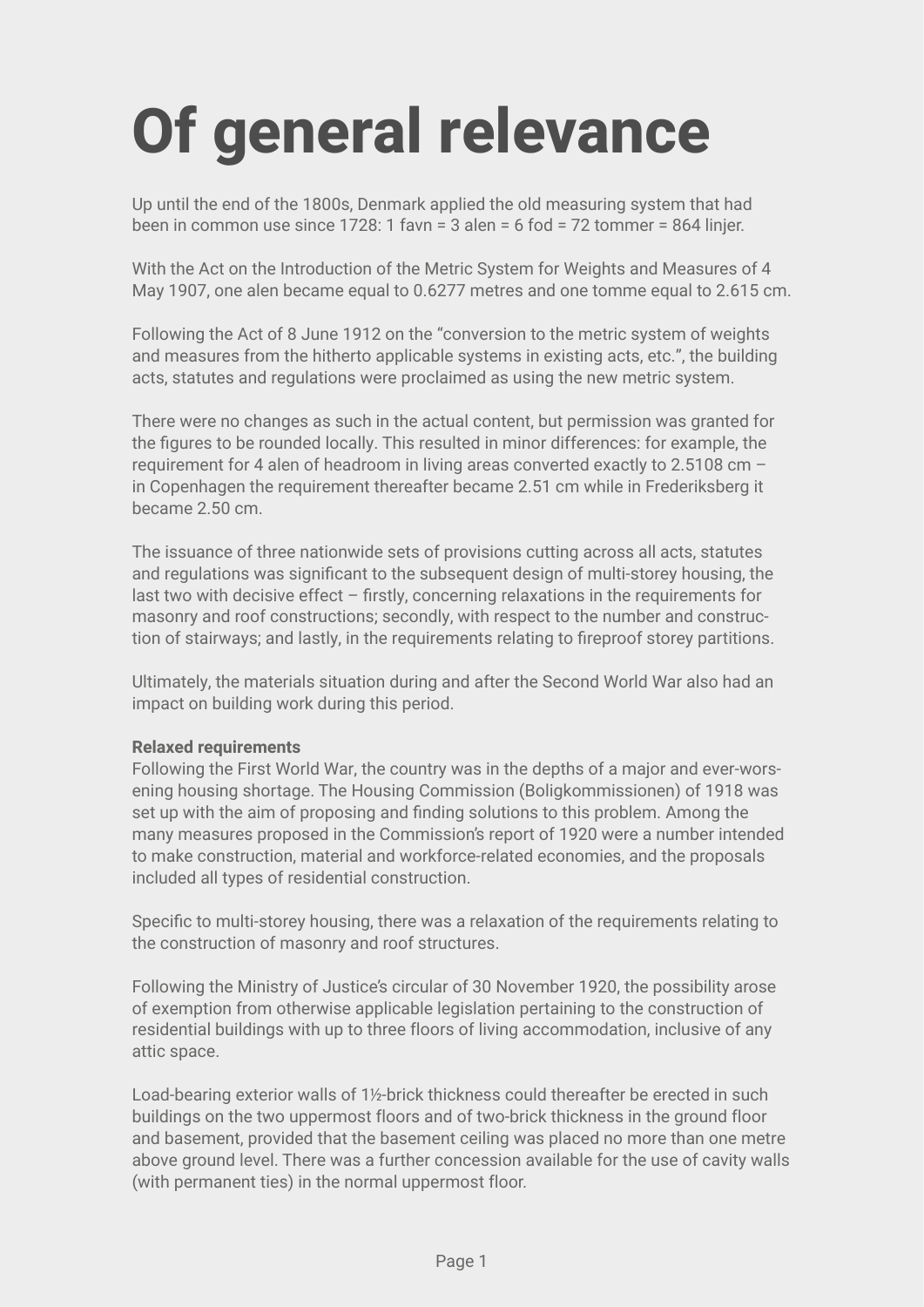Roof frames on these buildings, where the attic was being used as living space, were permitted to be made of weaker timber than otherwise specified if the roof covering was lightweight, i.e. slate or felt. If tile was being used, such a concession could be expected only on condition that "the rafters and collar beams are properly supported, e.g. with solid board partitions, thereby limiting the actual isolation of the timber in some way; however such supports must not be included in the calculation of the isolation".

The following year, the Ministry of Justice's circular of 30 April 1921 offered a further possibility of exemption from the requirements on the dimension of facade walls in residential buildings with living space on up to five floors without apartments in the attic.

Permission could thereafter be expected for load-bearing exterior walls in the buildings described to be constructed of 1½-brick thickness in the two uppermost floors, 2-brick thickness in the next two floors down and 2½-brick thickness in the ground floor and basement. This was all conditional upon the basement ceiling being placed no more than 60 cm above ground level and the wall openings not exceeding 5/8 of the facade length. Lastly, the 1½-brick wall was not to be weakened by using continuous timber wall plates; structural iron or a layer of hardwood blocks was to be used instead.

In addition, there were requirements relating to minimum pillar width and maximum dimensions for house depth, floor height, cornice height, roof slope and distance between transverse and supporting partition walls. These were all requirements that would normally be met in standard multi-storey housing.

These two circulars were merged in the Ministry of Justice's circular of 9 February 1924, without change to the described conditions for multi-storey housing. The amendments that were present related to conditions affecting low rise construction in the form of detached and terraced housing.

Later still, in the circular of 22 January 1929 – this time from the office of the Minister for the Interior (construction having been placed under this ministry from April 1924) – very little was changed in terms of multi-storey housing.

The first three circulars contained the phrase that "until further notice, the following exemptions from the Building Act are expected to be granted". The last circular contained a time restriction on construction commenced before 1 April 1933.

#### **Number of staircases**

The requirement for all apartments to have access to two (wooden) staircases had existed since the first Copenhagen Building Act of 1856. Not until the Building Act of 1889 was the requirement expressed sufficiently clearly as to allow it to actually live up to its purpose.

The whole of Copenhagen's building legislation, as well as the statutes and regulations derived thereof nationwide, gave the building authorities an opportunity to grant dispensations to smaller buildings (up to three floors in height). This dispensation was applied locally: in Copenhagen for example, in the construction of workers houses at the Kartoffelrækkerne (the "Potato Rows") and also later, in individual buildings in Blidah Park.

One of the economic solutions to be facilitated by a relaxation of the design and construction requirements was a proposal for the use of a single fireproof stairway, to